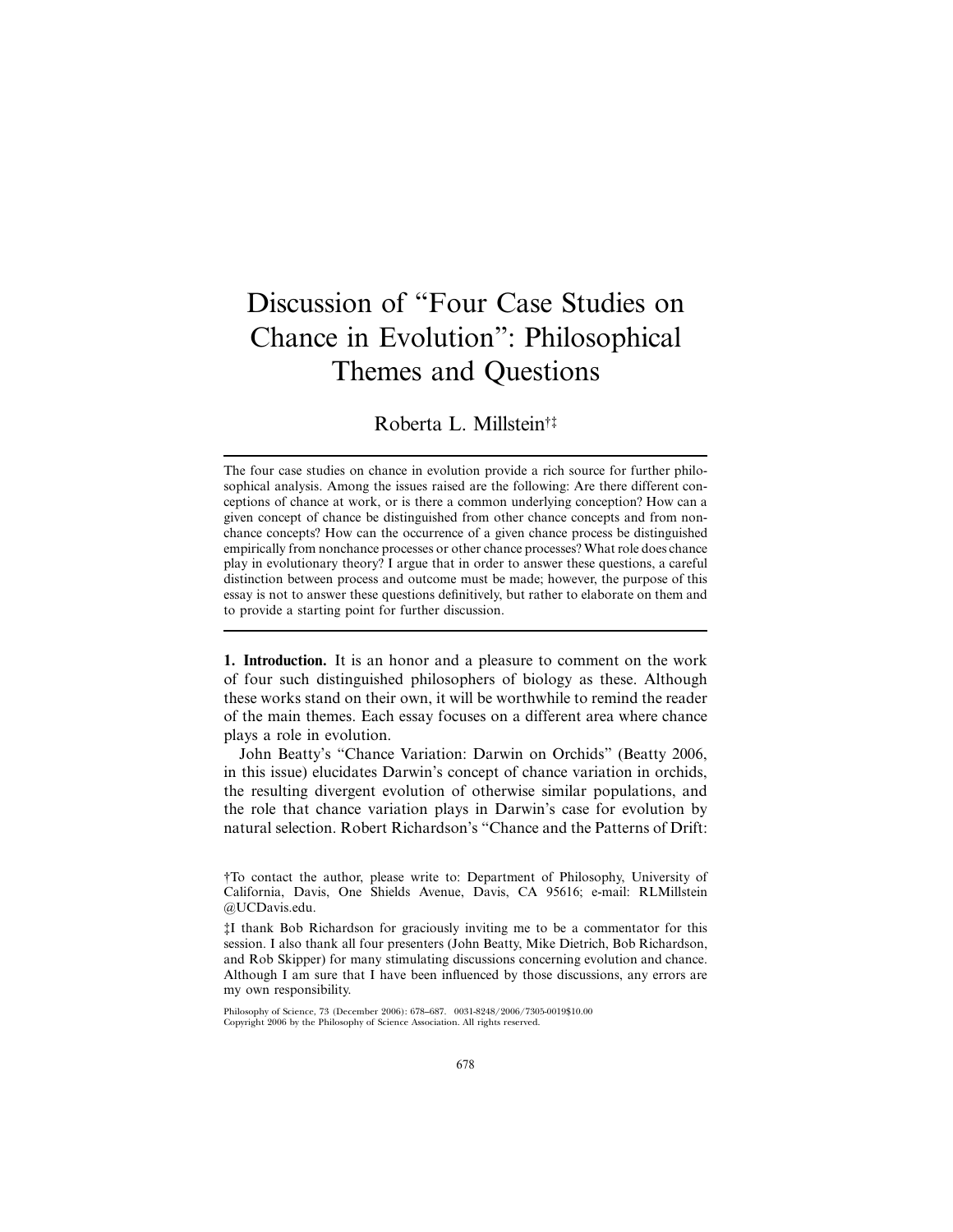#### CHANCE IN EVOLUTION 679

A Natural Experiment" (Richardson 2006, in this issue) analyzes the studies of human blood types by Luigi Cavalli-Sforza et al. and argues that they are evidence that chance, in the form of genetic drift, is explanatorily autonomous and independent of debates over (in)determinism. Robert Skipper's "Stochastic Evolutionary Dynamics: Drift versus Draft" (Skipper 2006, in this issue) explicates the concept of genetic draft, distinguishes it from genetic drift, and discusses John Gillespie's argument that genetic draft is a more important evolutionary cause than genetic drift because it reduces heterozygosity at a faster rate. Finally, Michael Dietrich's "Three Perspectives on Neutrality and Drift in Molecular Evolution" (Dietrich 2006, in this issue) explores neutral molecular evolution as (1) a simple and useful mathematical model in its early formulations, (2) a testable theory within population genetics, and (3) an explanation of the "molecular clock" in biochemistry.

In considering these case studies of chance in evolution, it seems to me that four issues or themes of particular philosophical interest arise. (In some cases, these are themes that the authors themselves emphasized; in other cases, these are themes that I have extrapolated from the authors' discussions.) First, can the conceptions of chance illuminated by the case studies be given one unified conception, or must we recognize that the meaning of chance is different in different areas of evolutionary theory? Second, as one reads through the case studies, it becomes apparent that it is often necessary to distinguish a particular concept of chance from a "nonchancy" concept or from another "chancy" concept. Third, and relatedly, biologists often seek to *empirically* distinguish the occurrence of a given chance process from nonchance processes or other chance processes. And fourth, the case studies show that chance plays many different kinds of roles in evolutionary theory. I cannot hope to provide definitive analyses of each of these issues here; thus, my goal is the much more modest one of illuminating these common themes and raising questions concerning each.

**2. Interlude: A Lens of Process versus Outcome.** Before beginning my analysis, it will be helpful to be clear on the distinction between "process" and "outcome," particularly as it occurs in evolutionary situations.<sup>1</sup> By "process" I mean a series of physical states occurring over time, whereas by "outcome" I mean the effect, or ending state at a particular point in time, of that process. To see why this distinction is important, suppose that there were a population of conspecific organisms in which there is a

<sup>1.</sup> This is, of course, a very common distinction, occurring in numerous nonevolutionary contexts, where it is usually couched in terms of "process" and "product." Here I avoid the term "product" because of its teleological connotations.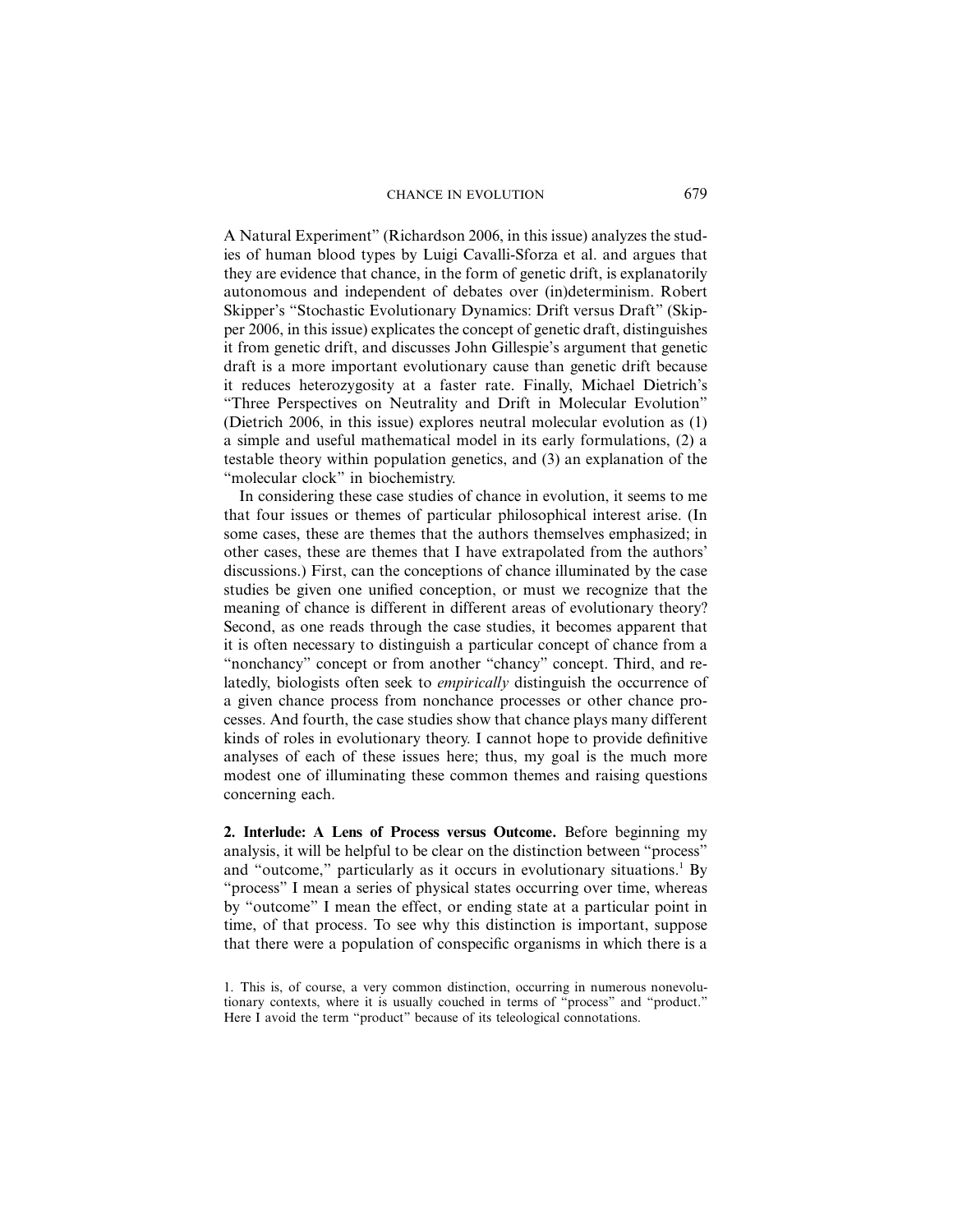

Figure 1. The changes in frequency, *p*, of an allele *A* in a population of conspecific organisms over time. These successive outcomes can be produced by an indiscriminate sampling process or by a discriminate sampling process in a changing environment.

genetic locus where two alleles (*A* and *a*) are of equal numbers. In other words, suppose that the frequency of *A*, represented by the variable *p*, is 0.5, and that the frequency of *a*, represented by the variable *q*, is  $1 - p$ . Let us further suppose that the three genotypes formed by the two alleles (*AA*, *Aa*, and *aa*) are equal in fitness, and that the population is small and that environmental conditions keep the population small over time. In each generation, the following process (an indiscriminate sampling process) occurs: a large number of gametes are produced, from which only a random subset (the "sample") are successfully united to form zygotes. (The subset is "random" in the sense that *A* gametes have an equal chance of being united to form gametes as *a* gametes do.) Because the random sample is small (by the assumption of a small population), the proportions of *A* and *a* alleles in the sample may not be representative of the proportions in the parental generation. In other words, the outcome—the frequency of *A* and *a* alleles—may show an increase from the previous generation. Or, it might show a decrease, or it might stay the same. As this sampling process is repeated in each generation, a series of outcomes is produced, and because these outcomes can represent increases *or* decreases from the previous generation, we would expect the gene frequencies of the population to fluctuate over time. Figure 1 gives an example of gene frequency changes for *A* over the course of generations (a plot of the successive outcomes) that would be consistent with this sampling process.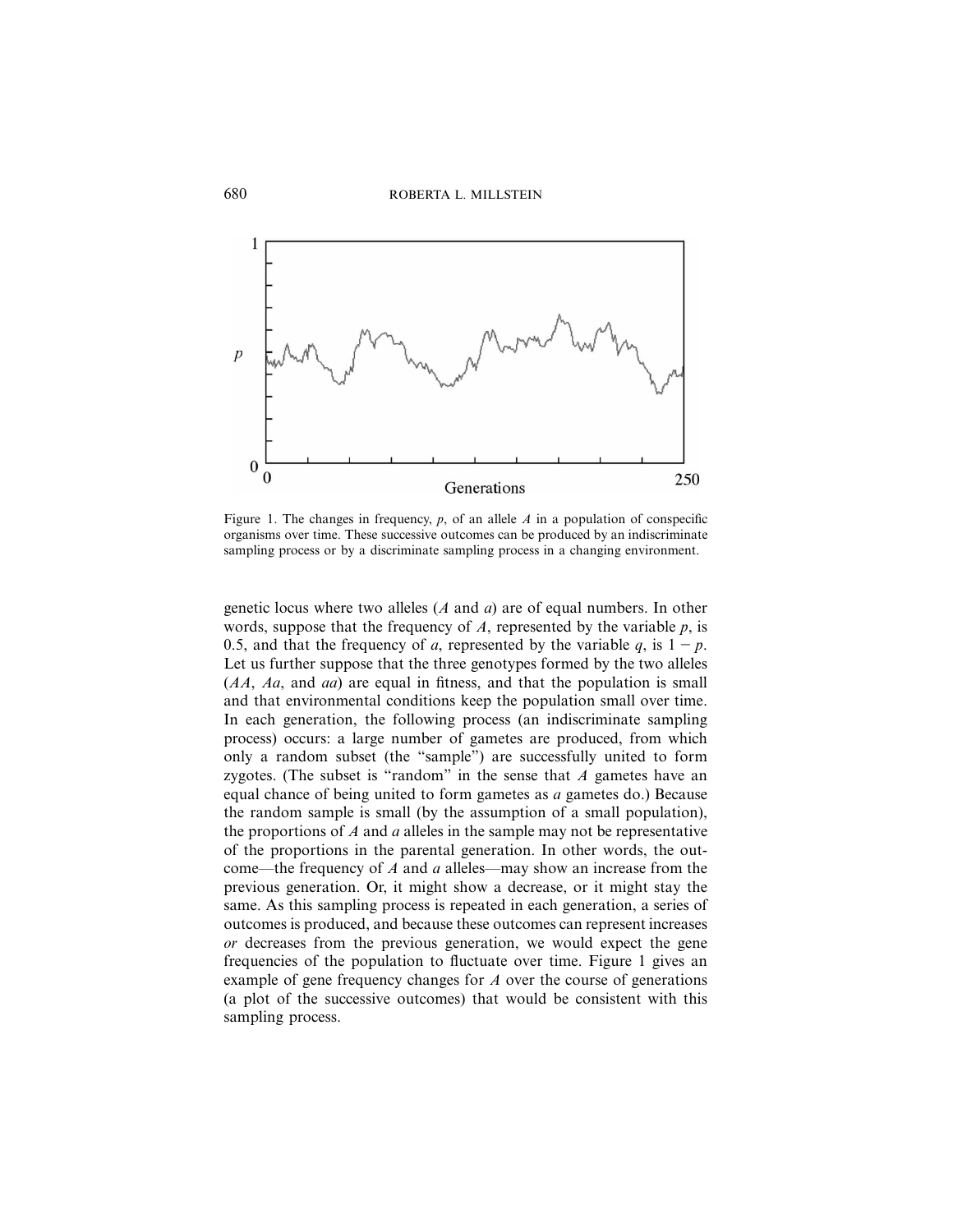#### CHANCE IN EVOLUTION 681

The problem is that the pattern shown in Figure 1—the same fluctuation of gene frequencies over time—can be produced by a very different process, namely, a discriminate sampling process. Consider a population where the genotypes differ in fitness, but where the environment is fluctuating over time. To see how such a population could produce the same pattern, suppose that at the outset, the *aa* genotype is fitter than *AA* and *Aa* genotypes.<sup>2</sup> Thus, we would expect that there would be a decrease in the frequency of the *A* allele, which is what the figure shows. However, after a few generations the environment changes so that now *aa* is less fit than the other genotypes. We would then expect an increase in the *A* allele, which, again, is what the figure shows. Each increase or decrease in the frequency of *A* shown by the figure could similarly be explained by a change in the environment that produces a change in the relative fitnesses of the genotypes.

In other words, the same *outcomes* (the same pattern of gene frequency changes over generations) can be produced by two different processes, namely, (1) an *indiscriminate sampling process* (Beatty 1984) where physical differences between organisms are causally *irrelevant* to differences in reproductive success, or (2) a *discriminate sampling process* (Beatty 1984) where physical differences between organisms are causally *relevant* to differences in reproductive success. Thus, if we want to understand the biological situation, we cannot just consider outcomes; we must also take into account the processes that produce those outcomes. Elsewhere, I argue that we should call the first process "random drift" and the second "natural selection," and that the terms "random drift" and "natural selection" ought to reflect process rather than outcome (Millstein 2002, 2005). Here I want to make a lesser point: it is often useful in trying to understand concepts and empirical debates in evolutionary biology if one is careful to distinguish between *process* and *outcome*, as the following discussion will show.

**3. One Unified Conception of Chance in Evolution or Many?** Each of the case studies invokes a putatively different conception of chance that can be described in terms of a chance process and a probable outcome. (For each of these chance processes, other outcomes are possible.) In Beatty's analysis of Darwin's concept of "chance variation," or perhaps more accurately, "chance differences in variation," the chance process is that different variations arise at different times in similar populations in similar environments, which can produce an outcome where you have different adaptive strategies among initially similar populations, yielding an im-

<sup>2.</sup> I am assuming that *A* is dominant to *a* and that *AA* and *Aa* have the same phenotype*.*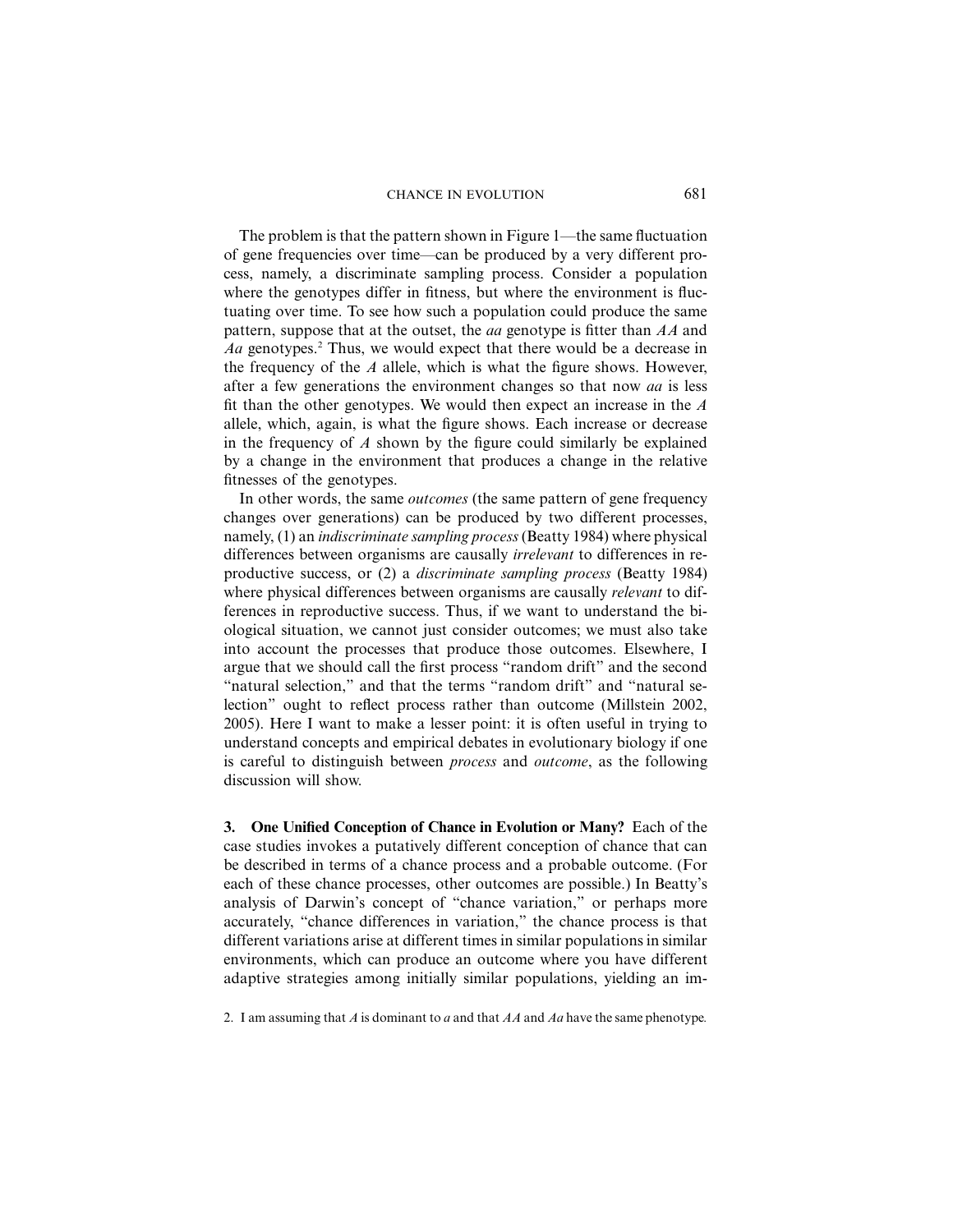mense number of variations on a "theme." (Philosophers of biology are familiar with "chance variation" in the sense that new variations are not an adaptive response to the environment; based on Beatty's discussion, it would seem that this sense does not fully capture the meaning of "chance variation" for Darwin. It should be noted, however, that Beatty's focus is more on the evolutionary implications of "chance variation" than it is on the meaning of "chance variation.") The chance process discussed by Richardson is what biologists call "random genetic drift" or often just "drift." Richardson characterizes this chance process as the "error" in the transmission of types from generation to generation arising from finite population size, $3$  a process that can lead to a pattern of greater differentiation among small populations than among large populations. Skipper explores the chance process of "genetic draft," which is a process of linked selection where it is a matter of chance which of two neutral alleles (in a two-locus model) happens to be linked to a site that undergoes an advantageous mutation, *and* where the timing of these mutations, followed by a rapid selective "sweep" to fixation, is random. As Skipper discusses, one of the interesting properties of genetic draft is that it can produce an outcome similar to that which one would expect from genetic drift in small populations, namely, a reduction in genetic variation (thus the similar name). Dietrich's focus is on "neutral evolution," which, after selection quickly eliminates the many deleterious mutants and fixes the few advantageous mutants, invokes the chance process of drift—but at the molecular level. The expected outcome of the neutral model of molecular evolution is that most molecular variation is neutral or "nearly neutral."

Prima facie, these are different conceptions of chance—they apply to different aspects of the evolutionary process (e.g., production of new variation versus perpetuation of existing variation) or to different levels of organization (phenotypic versus molecular) or different time scales (microevolutionary versus macroevolutionary). So then the question arises as to whether there is a common conception of chance underlying all of them. This is a difficult question, and I will not be able to address it fully in the space allotted here, but I will try to shed a little light on it.

The complexity of the question becomes obvious when one realizes that "chance" itself has more than one meaning. Elsewhere, drawing on Eble (1999), I argue that there are six conceptions of chance that are potentially relevant to evolutionary theory: (1) chance as "uncaused" or "fundamentally random," implying a denial of Laplacean determinism, and, perhaps a vindication of the realist interpretation of quantum mechanics; (2) chance as "not by design"; (3) chance as ignorance of the real un-

<sup>3.</sup> This is somewhat different from my own characterization of drift, described above, but the differences are not important here.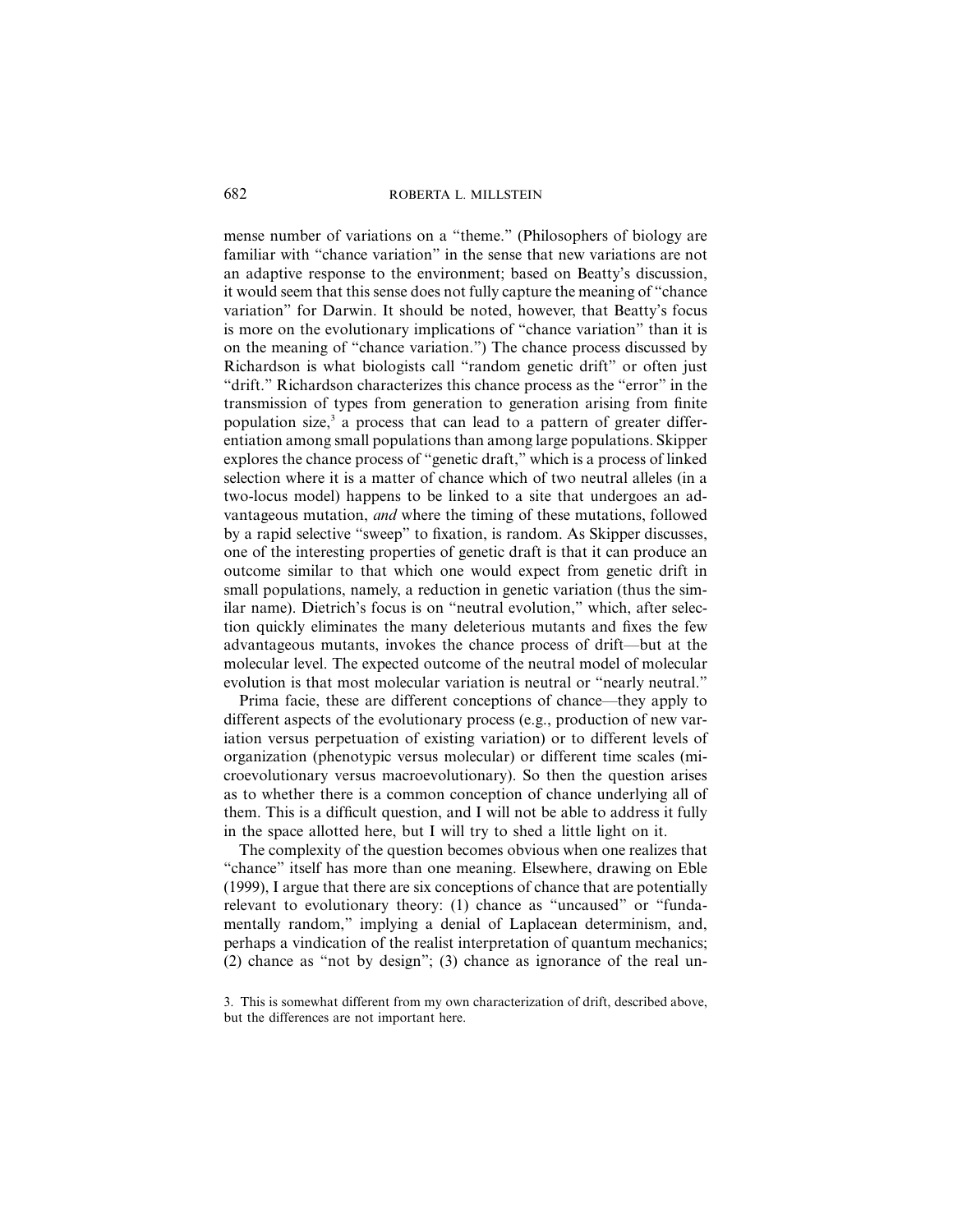derlying causes; (4) chance as "indiscriminate sampling" (where any physical differences between items that are sampled are causally irrelevant to which items are picked); (5) chance as "coincidence" (an idea associated with Aristotle, implying the confluence of independent causal chains); and (6) a distinctly evolutionary conception of chance, or chance as "independent of the generally adaptive direction of natural selection" (Millstein 2000a). I think it is fair to say that each case study involves chance in at least one, and probably more than one, of these senses. However, a complete analysis would require exploring each of the four case studies in light of each of the six notions of chance, a probably tedious and certainly lengthy prospect. Thus, I will limit myself to discussing the first conception because it is the most easily ruled out.

With regard to the first conception, Richardson suggests that the nature of chance that drift embodies is independent of philosophical debates over indeterminism and determinism (see, e.g., the debate between Brandon and Carson 1996 and Graves, Horan, and Rosenberg 1999; but see Millstein 2000b for a critique of both). The relevant conception of indeterminism here is the ontological (and not the epistemological) one; that is, determinism is the view that given the complete state of the world at a particular point in time, for any given future point in time, only one state is possible, whereas indeterminism is the view that given the complete state of the world at a particular point in time, more than one future state is possible. And Richardson's claim that this is not what is at stake for drift seems right. (This also means that Dietrich's case study, to the extent that it also incorporates drift, similarly does not turn on the determinism question.) There are differences in blood group frequencies among the villages; these differences in frequency may be due entirely to deterministic factors that lead one person to marry another, or they may be partially the result of fundamentally indeterministic factors. That is, it may be the case that given the *identical* set of circumstances (identical villages, people, etc.), the same results would have occurred, or it may be the case that different results would have occurred. Either of these possibilities is consistent with the phenomenon of drift and its mathematical models. Drift, as Richardson points out, is operating at a higher level of description than factors such as marriage choices, which means that questions concerning those underlying causes become irrelevant. Deterministic drift and indeterministic drift would both be drift. Thus, whatever conception of chance drift invokes, it is not the first conception described above.4

Similar arguments can be made for Skipper's case study and Beatty's

4. In Millstein 2000a, I argue that drift involves chance in the fourth, fifth, and sixth senses; it is also fair to say that it involves chance in the second sense.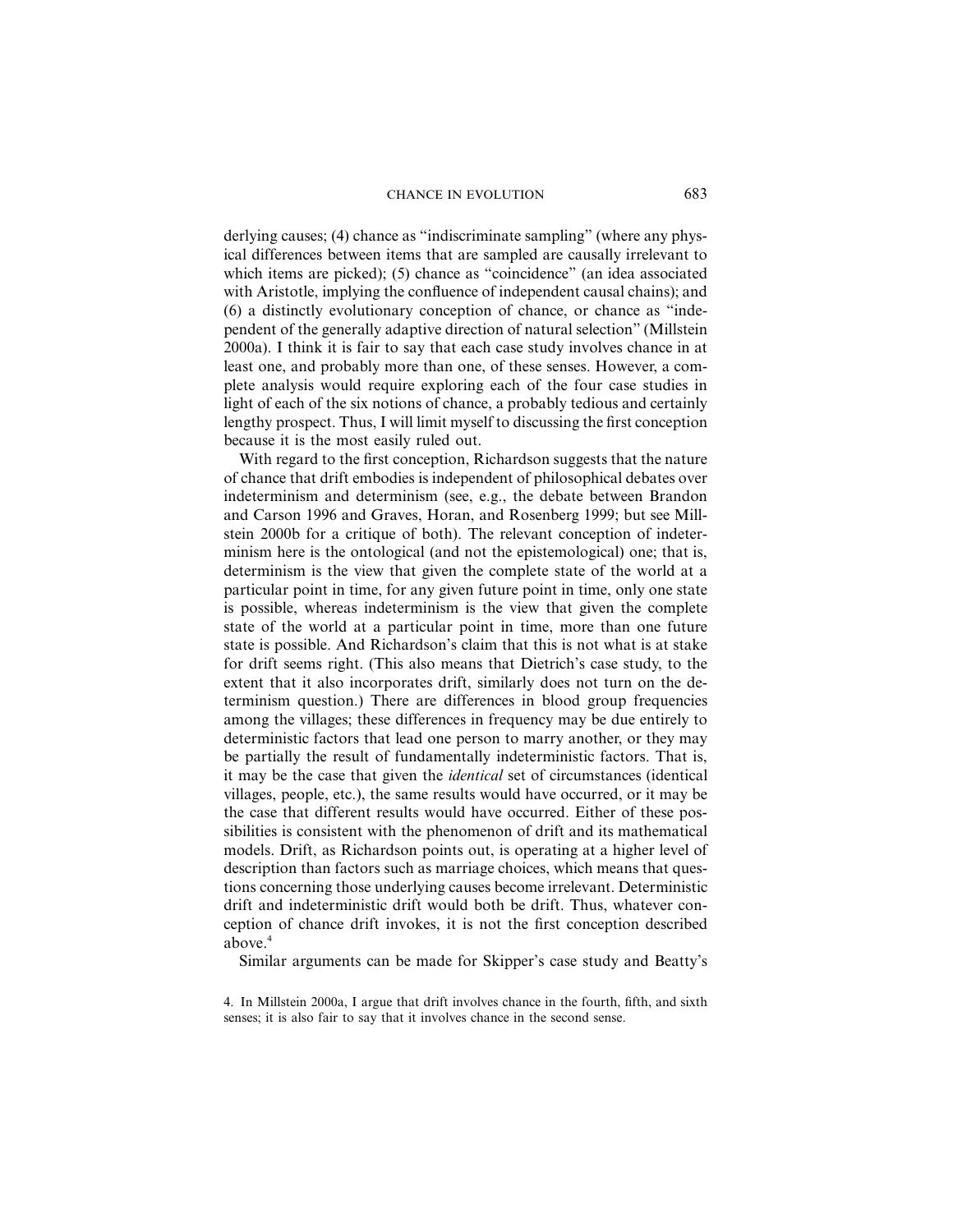### 684 ROBERTA L. MILLSTEIN

case study. Actually, the two case studies, dealing with conceptions of chance developed in different centuries, share an interesting commonality; both examine phenomena where the *timing* of new variations is said to be the result of chance, and in both cases this can lead to different trajectories for different populations. Now, there is good reason to believe that point mutations, at least, are fundamentally indeterministic (Stamos 2001), so one might be tempted think that Skipper's and Beatty's case studies involve indeterministic chance. However, one should resist that temptation. One could imagine a universe in which it is the case that it is a completely deterministic process as to when and where a given mutation occurs. That is, one can imagine that it was always the case that given the identical circumstances, the same mutations would have occurred in the same place and time—and yet the concepts of chance would remain the same. As with the drift case, I think that consideration of the level of description is important; the chance phenomena under discussion are independent of the lower-level causes that produce mutation.

So, with regard to the first conception of chance that I outlined, my conclusion is negative; my claim is that none of the four case studies relies on chance in that sense. However, I leave open the possibility that one or more of the other five conceptions apply; further analysis is needed.

**4. Conceptually Distinguishing Chance from Nonchance and Chance from Chance in Evolutionary Theory.** Another theme that arises from these case studies is the extent to which it becomes necessary to distinguish these concepts of chance from other biological concepts—usually to distinguish chance from nonchance, but sometimes to distinguish one kind of chance from another kind of chance.

Recent work in this area has focused on distinguishing the concepts of selection from drift (e.g., Beatty 1984; Shanahan 1992; Brandon 2005; Millstein 2002,  $2005$ <sup>5</sup> and on distinguishing "deterministic" from stochastic models of macroevolution (Millstein 2000a). The case studies highlight the fact that these analyses have just begun to scratch the surface; there are more conceptual distinctions to be clarified within evolutionary biology with respect to chance. For example, Beatty shows how Darwin's concept of chance variation contrasts with "teleological" and "unity of plan" approaches (both of which assume a Creator). Skipper's paper, on the other hand, distinguishes drift from draft (chance from chance!) and shows that the conceptual distinction cannot be found in the mathematical

<sup>5.</sup> On my view, this is a project of distinguishing "less chancy" selection from "more chancy" drift, whereas on some other accounts selection is a chance process only when it is conjoined with drift.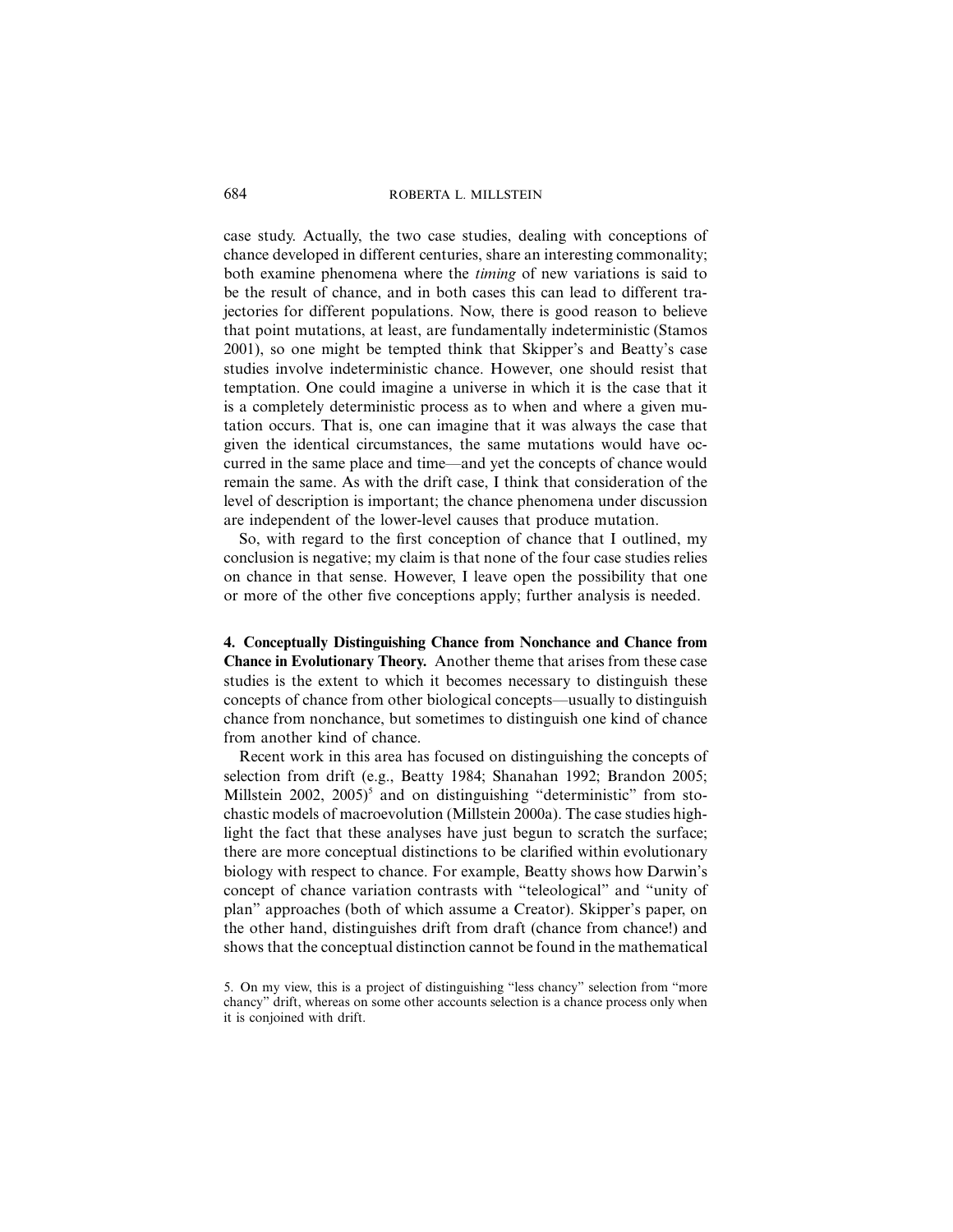models of their outcomes (which are identical), but in the processes themselves.

These issues deserve further exploration. Furthermore, their existence implies that there may be other conceptual debates over chance that ought to be explored philosophically.

**5. Empirically Distinguishing Chance from Nonchance and Chance from Chance in Evolutionary Processes.** Evolutionary biologists spend quite a bit of time attempting to determine whether, for a given population or in general, chance processes are operating or nonchance processes are operating. More precisely, as Beatty (1997) has argued, evolutionary biologists engage in "relative significance" debates. That is, they argue over the extent to which the changes in a given population or populations are due to chance processes.

The case studies illuminate a number of these relative significance debates. In some cases, biologists seek to empirically distinguish chance from nonchance. Richardson's paper discusses how to distinguish selection from drift in an ensemble of populations by looking to see whether the actual patterns match the expected patterns. Dietrich explores the difficulties in determining the relative significance of neutralist and selectionist assumptions, even as both sides acknowledge the phenomena of neutrality, drift, and selection. In other cases, biologists are trying to empirically distinguish chance from chance. Skipper's paper discusses Gillespie's argument that draft is less sensitive to population size than drift, which leads Gillespie to claim that draft is a more significant cause of evolution than drift. Skipper also points to other relative significance debates over chance in evolution: drift and draft as compared to mutation, boundary and origination processes, and selection in a random environment. Beatty points to recent work on the relative significance of chance variation and drift.

As with the previous section, these issues deserve further exploration. And again, they point to the possibility that there may be other empirical debates over chance that ought to be explored philosophically.

**6. Roles for Chance in Evolution.** Taken as a whole, the papers in this session suggest four possible roles for chance in evolution: an explanatory role, an instrumental role, a representational ("realist") role, and a justificatory role. I will discuss each of these in turn.

First, there is an explanatory role for chance. That is, we frequently seek concepts of chance that can explain phenomena in nature. Richardson argues that drift can explain certain general patterns of changes—in the case he discussed, a pattern of greater differentiation among small populations than among large populations. Dietrich identifies explaining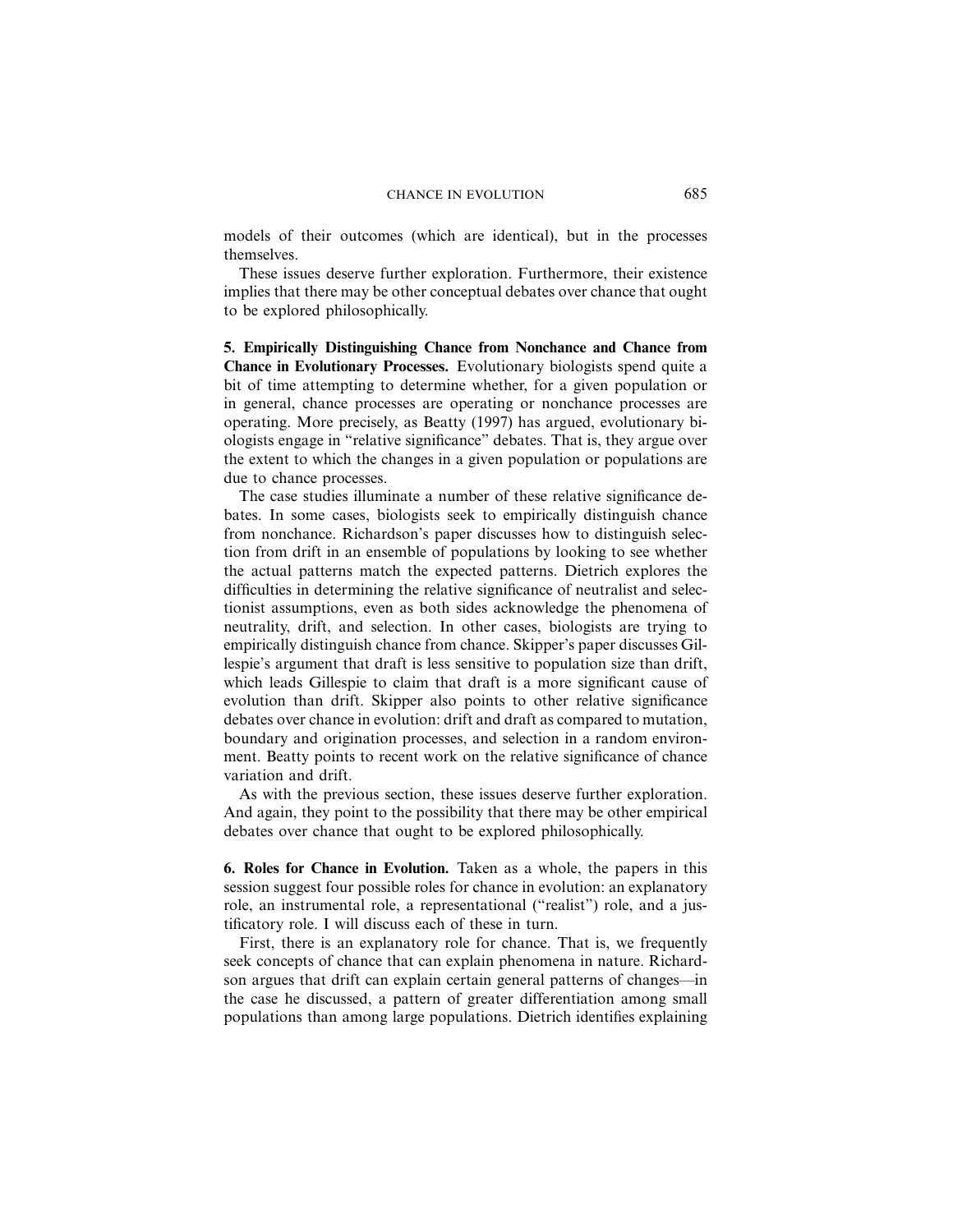### 686 ROBERTA L. MILLSTEIN

the "molecular clock" as one goal of the neutralist camp. Furthermore, I infer from Beatty that Darwin sought to explain different adaptations among orchids, and I infer from Skipper that Gillespie seeks to explain why molecular variation is largely insensitive to population size.

Second, there is an instrumental role for chance. That is, sometimes we seek concepts of chance that are useful to us in some way, without necessarily believing that they reflect reality. This is seen most clearly in Dietrich's paper, which describes the early use of neutral models as starting points for investigations of drift, selection, and migration, even though investigators believed the models to be unrealistic.

Third, there is a representational, or "realist" role for chance. Often, we are seeking concepts of chance that represent phenomena in nature. Each of the proponents of the chance concepts discussed in the four case studies sought to describe phenomena in nature (with the exception of the early use of neutral models noted previously).

Fourth, there is a justificatory role. Sometimes we seek concepts of chance that aid in the justification of other, less chancy phenomena. Beatty argues that Darwin's concept of chance variation helped bolster Darwin's case for evolution by natural selection. Dietrich mentions that Kimura and Ohta claimed that the neutral theory provided evolutionary theory with a testable model.

Thus, there is no *one* role for chance in evolution, but many. Moreover, there may be additional roles for chance that need to be explored.

**7. Summary/Conclusion.** The four case studies evoke the following conclusions. There is no *one* concept of chance, but many—and yet there may be an underlying unity. These concepts of chance will need to be distinguished from one another, not just from nonchance, both conceptually and empirically. The process/outcome distinction can help here. There is no *one* role for chance, but many. Furthermore, there are more concepts and debates for philosophers and historians of biology to seek out. In sum, there's more to the study of chance in evolution than what has been discussed previously—determinism versus indeterminism and drift versus selection—although I would not say that these debates are entirely resolved either.

#### REFERENCES

Beatty, John (1984), "Chance and Natural Selection," *Philosophy of Science* 51: 183–211. ——— (2006), "Chance Variation: Darwin on Orchids," *Philosophy of Science* 73 (5), in

this issue.

<sup>——— (1997), &</sup>quot;Why Do Biologists Argue Like They Do?" *Philosophy of Science* 64 (Proceedings): S432–S443.

Brandon, Robert (2005), "The Difference between Selection and Drift: A Response to Millstein," *Biology and Philosophy* 20: 153–170.